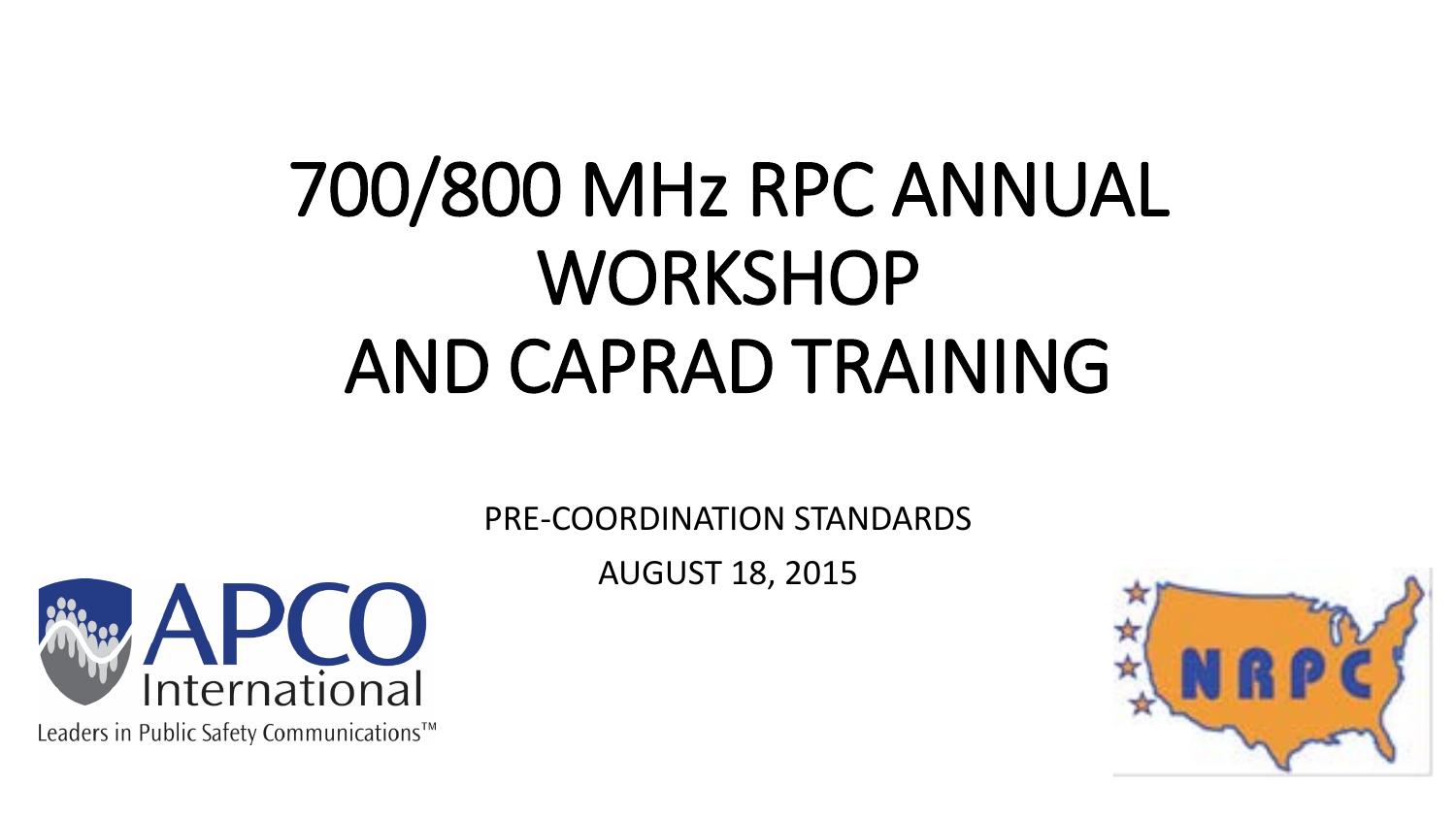### OBJECTIVE

To develop a standard for spectrum coordination for all RPC regions for 700 MHz and 800 MHz that

- reflects current best practices
- uses standard based propagation models
- is technology neutral
- can be implemented by all regions for use in updated plans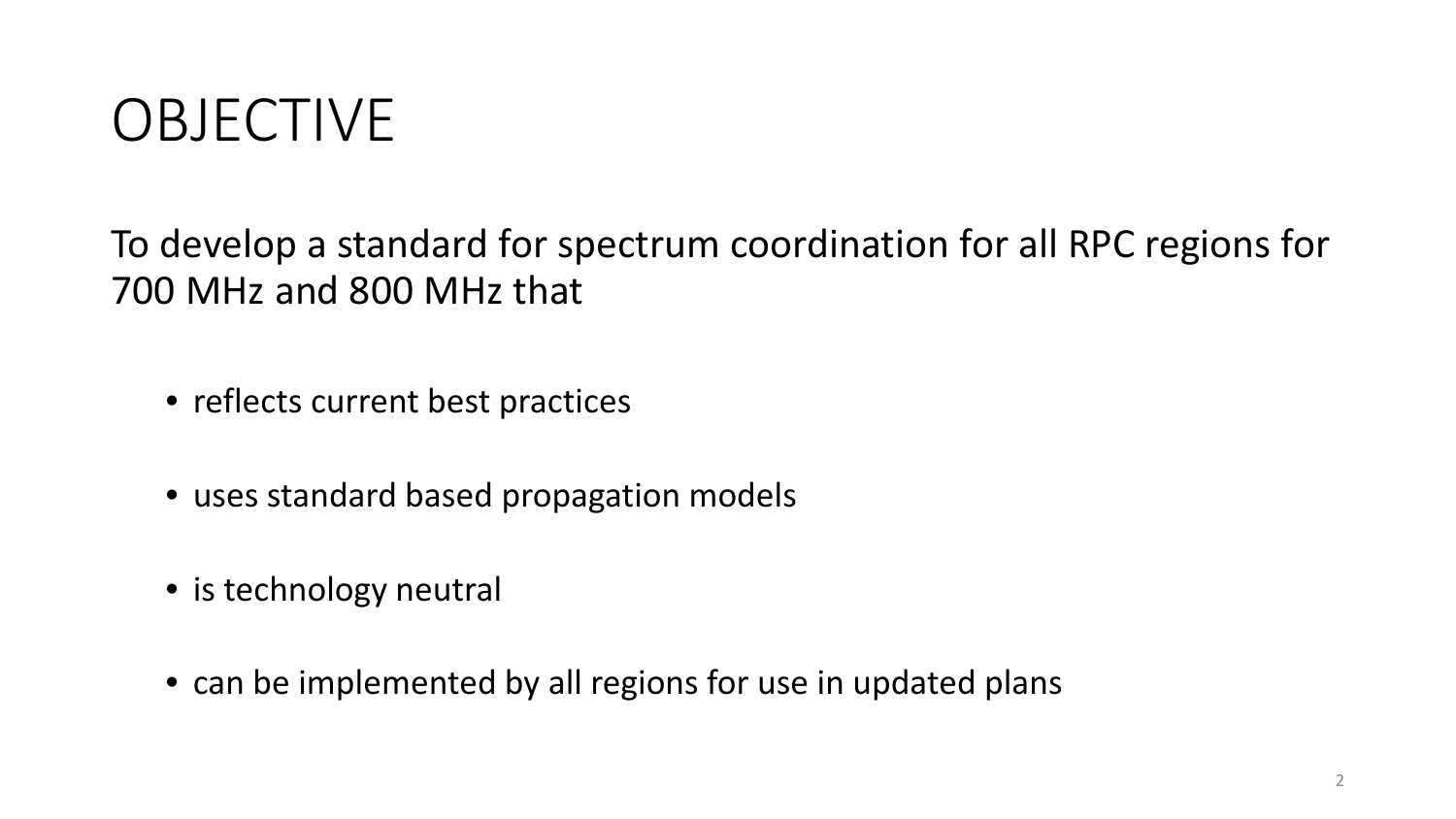### Online Survey

- Sent out in mid 2013
- Varied responses
- Regional differences noted
- Many inconsistencies
- NO STANDARD APPROACH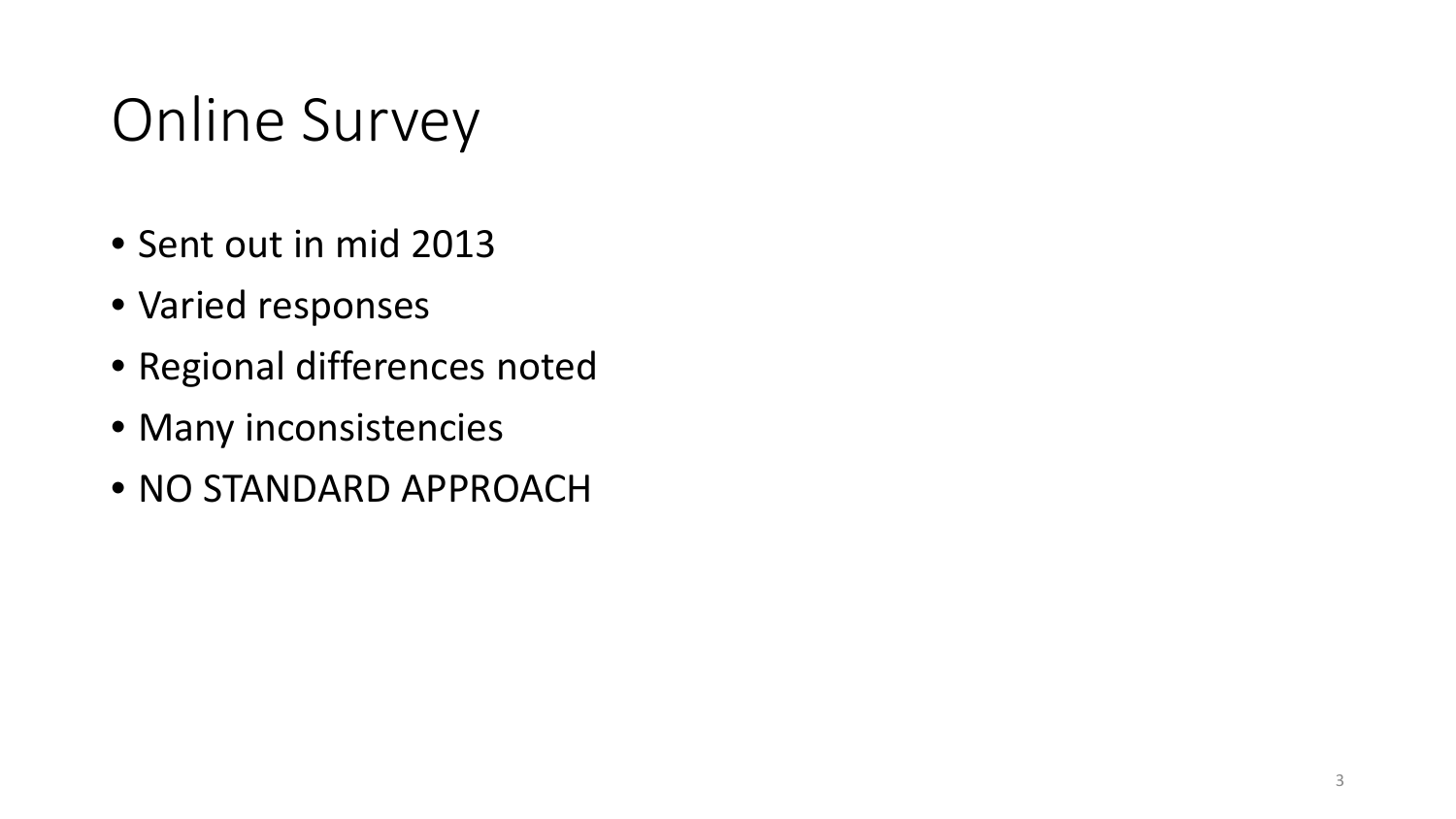RPC Regions Responding to Survey

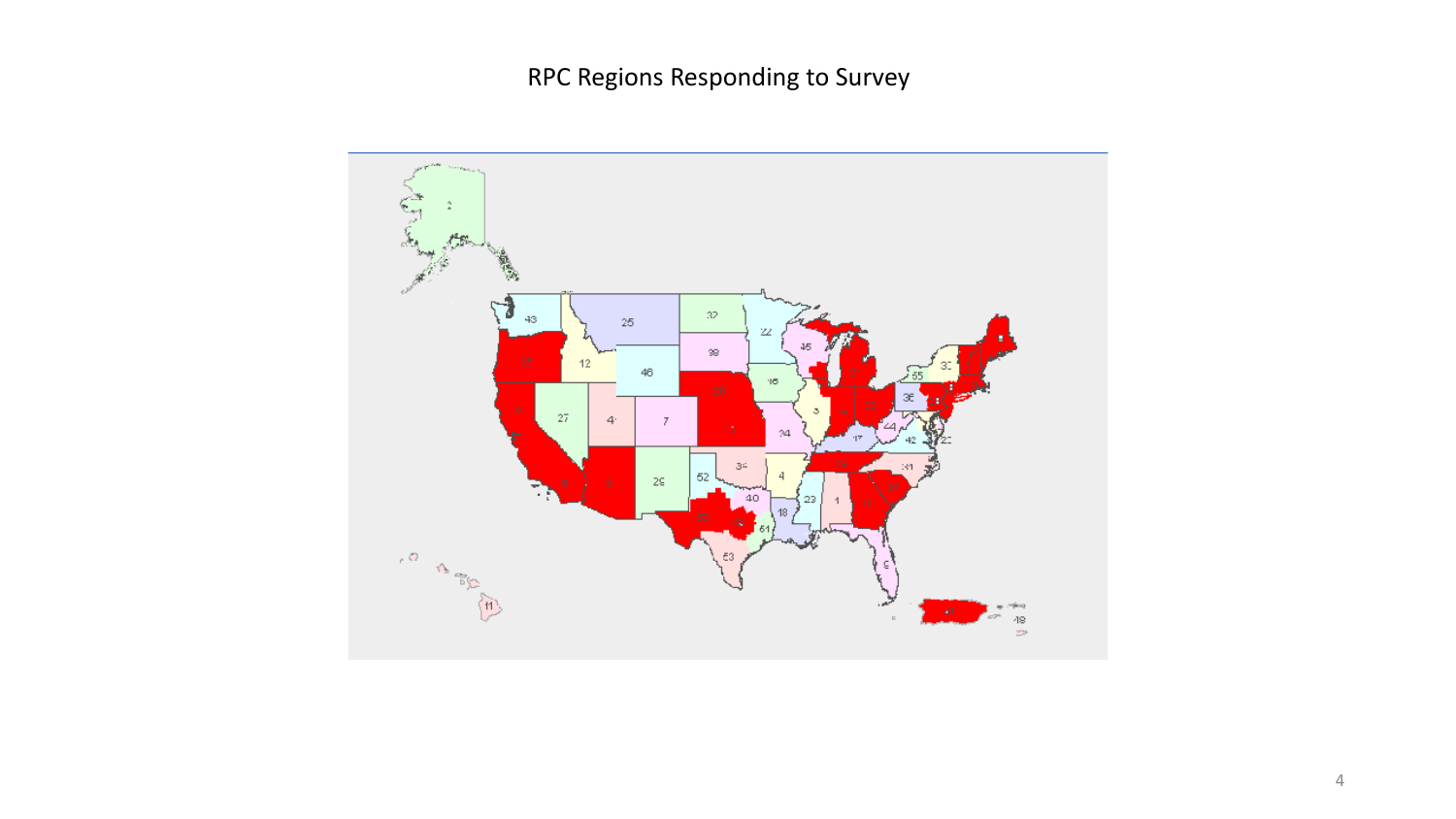

Regional differences significant

- Propagation models varied from R6602, Okumura, Longley Rice, to Hybrids
- No standard levels for Co to Co channel or Adjacent channels
- Impact to adjacent regional review in many areas
- Prediction tool variances
- Most regions not having a defined calibration site or model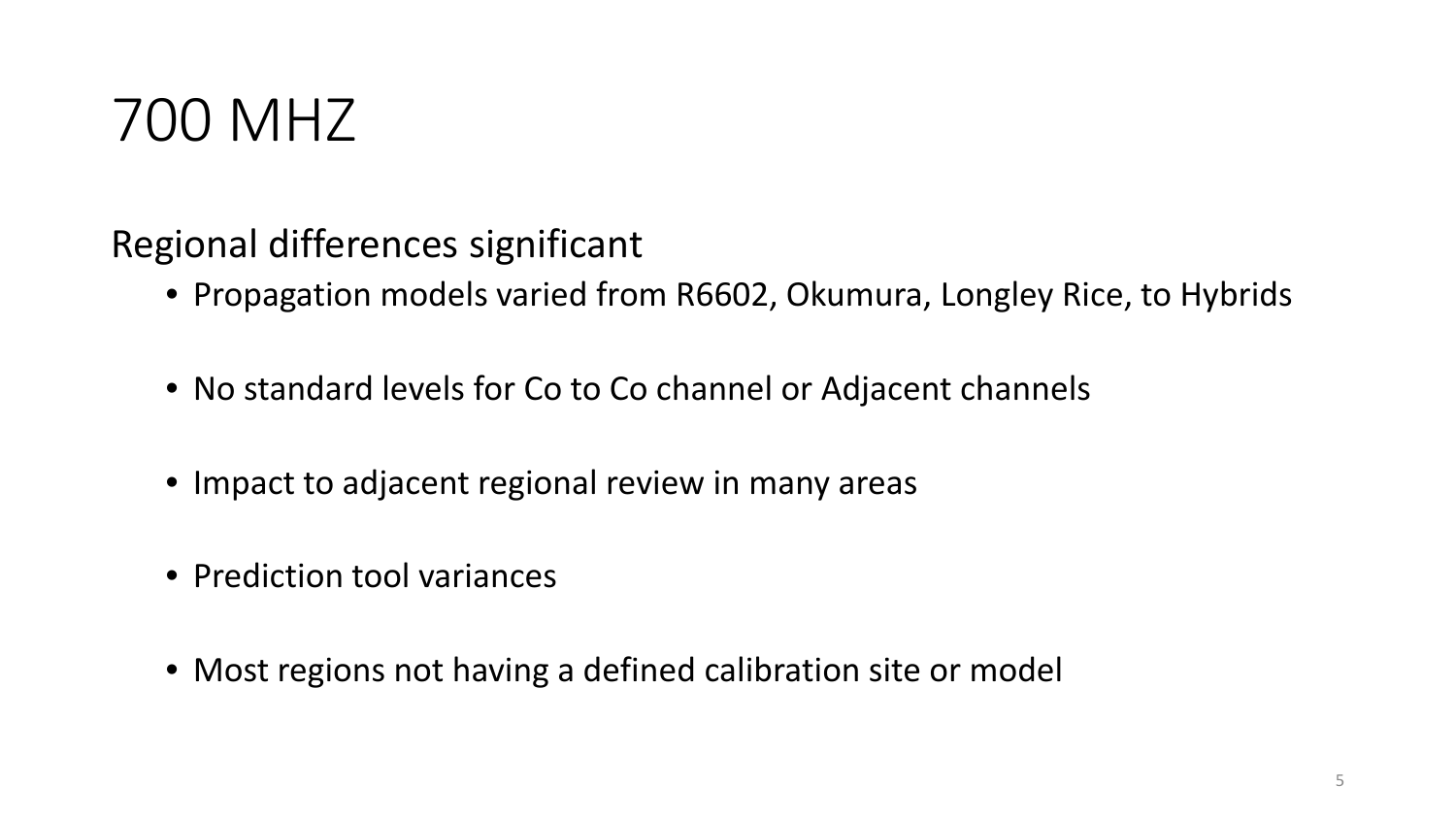#### **Propagation Model**

- Longley Rice 50/50/50
- Rx antenna height: 1.5 meters AGL
- Calculation distance: 150km minimum
- Clutter Attenuation: Use TSB88C or latest
- Ground Type: Average
- Radio Climate: Use appropriate selection or Continental Temperate as a default
- Antenna pattern used shall be the proposed antenna plus any mechanical tilts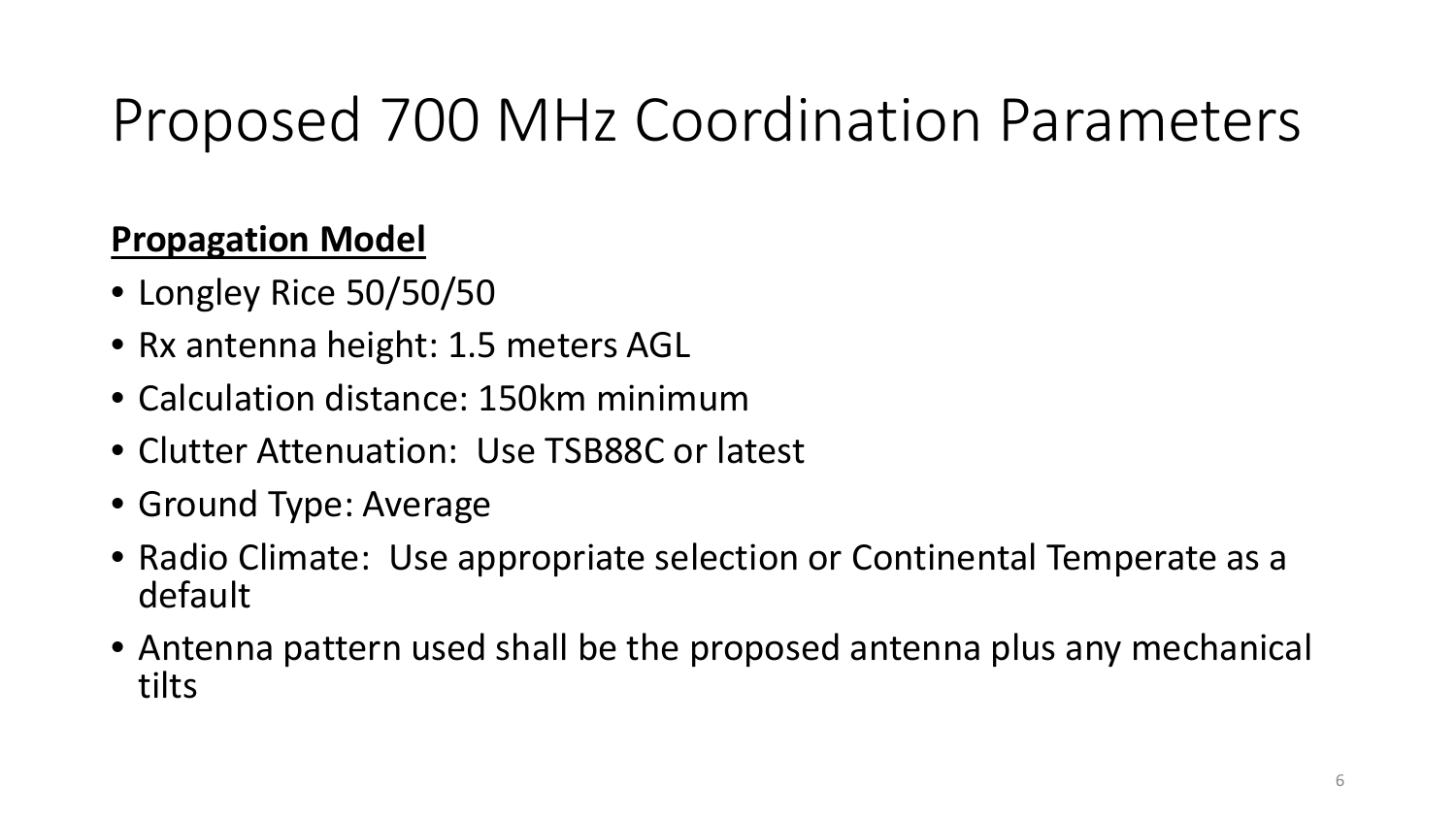#### **Coverage Prediction**

• Service Coverage Level: 40 dBu / -94 dBm

### **Demonstration of Responsible RF**

• 80 % of the 52dBu / -82 dBm is within the defined service area + 8km buffer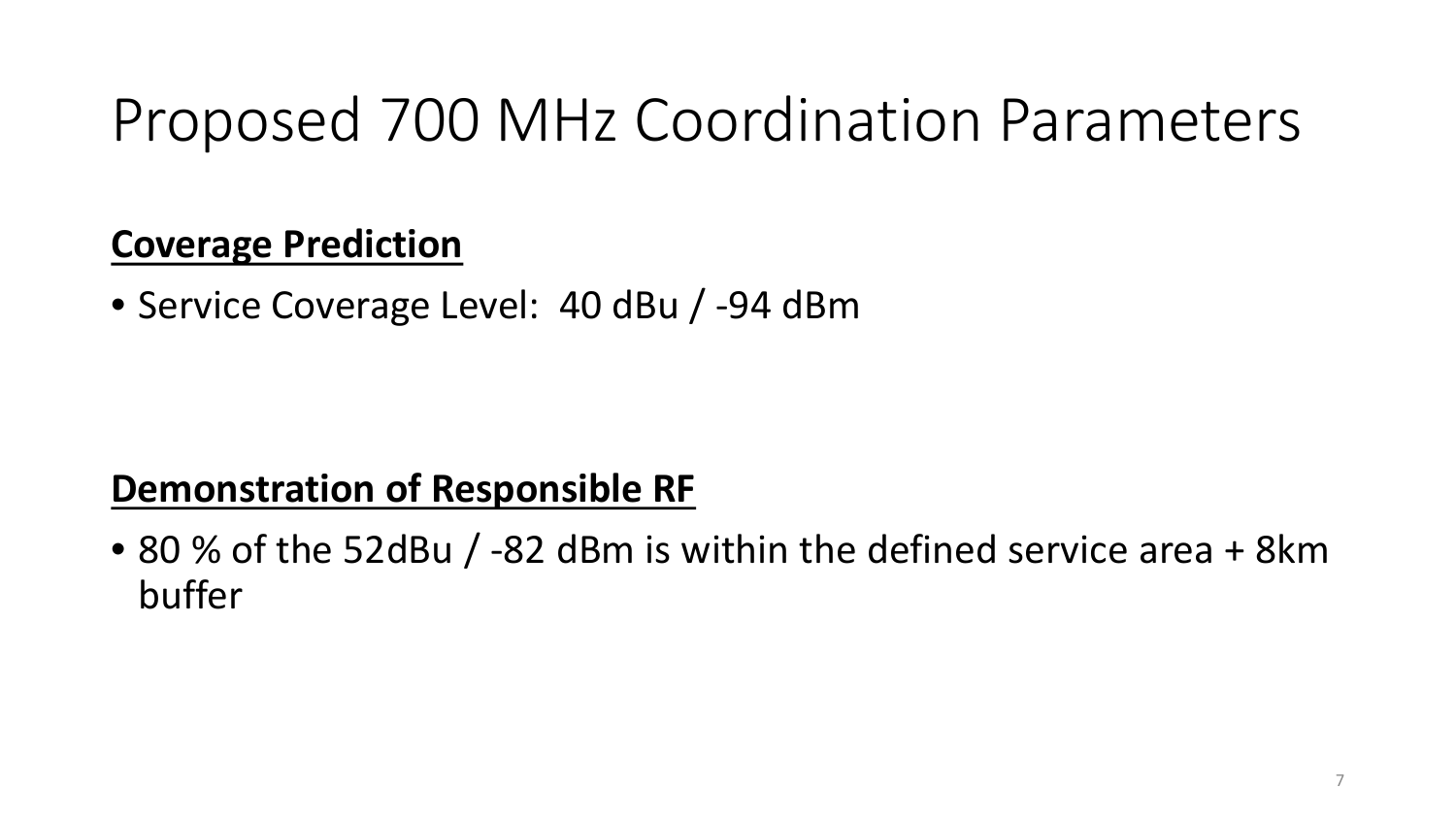#### **Interference Levels:**

Baseline co-channel level: 15 dBu / -119 dBm

- Base line level shall be de-rated to account for adjacent coupled power ratio effects consistent with the National Coordinating Committee recommendations of July 2002
	- 40 dB ACCPR: 55 dBu / -79dBm
	- 65 dB ACCPR: 80 dBu / -54 dBm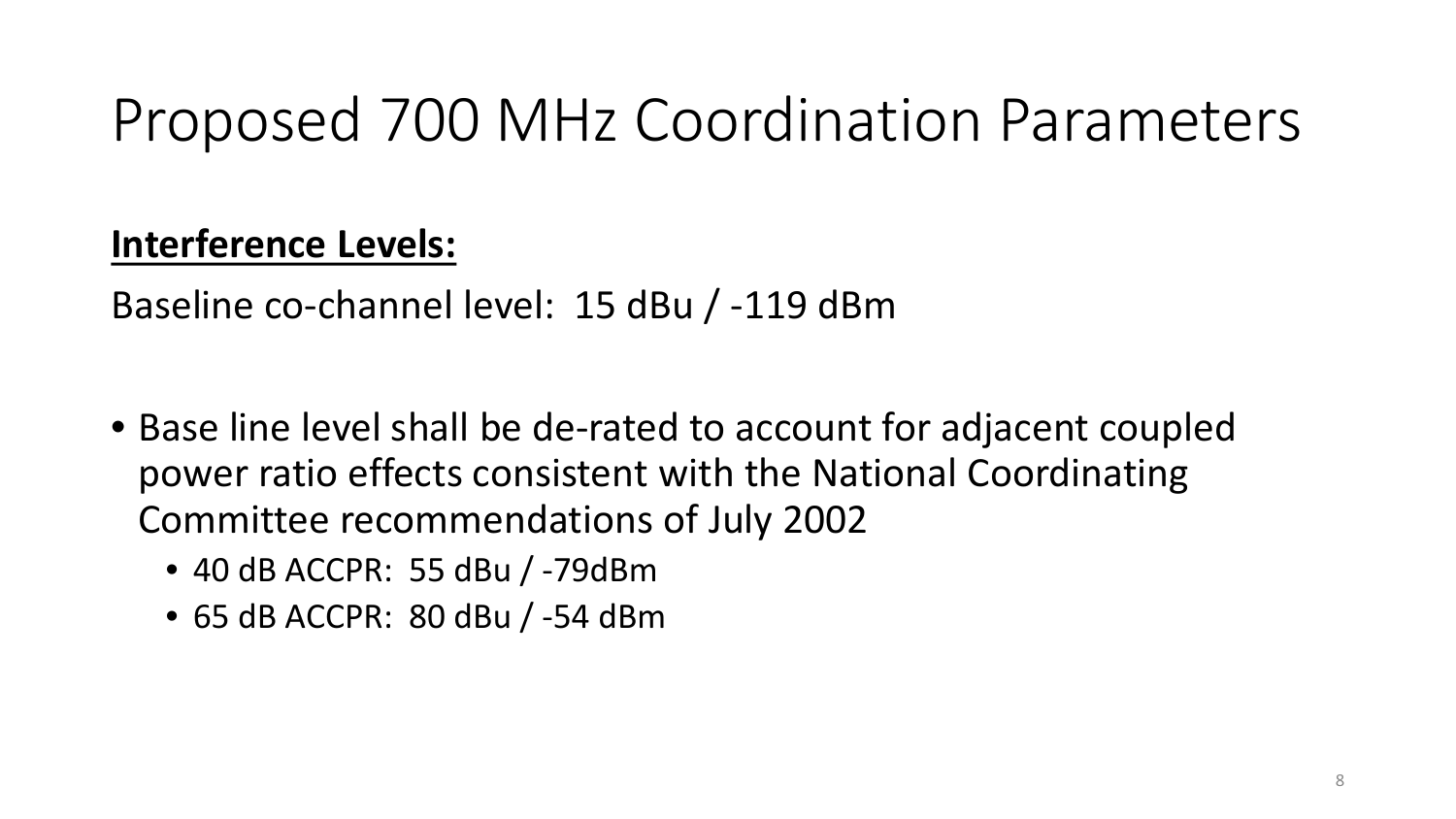#### National Coordination Committee, "Pre –Assignment Rules and Recommendations," July 2002 Adjacent Channel Coupled Power Ratio Values.



Figure 13, Potential Frequency Separations<sup>14</sup>

| Table 9, Adjacent-Channel Coupled Power Ratio Values <sup>14</sup> |  |  |
|--------------------------------------------------------------------|--|--|
|--------------------------------------------------------------------|--|--|

| Case                 | <b>Spacing</b> | <b>ACCPR</b> |
|----------------------|----------------|--------------|
| 25 kHz to 25 kHz     | 25 kHz         | 65 dB        |
| 25 kHz to 12.5 kHz   | 18.75 kHz      | 65 dB        |
| $25$ kHz to 6.25 kHz | 15.625 kHz     | 40 dB        |
| 12.5 kHz to 12.5 kHz | 12.5 kHz       | 65 dB        |
| 12.5 kHz to 6.25 kHz | 9.375 kHz      | 40 dB        |
| 6.25 kHz to 6.25 kHz | 6.25 kHz       | 65 dB        |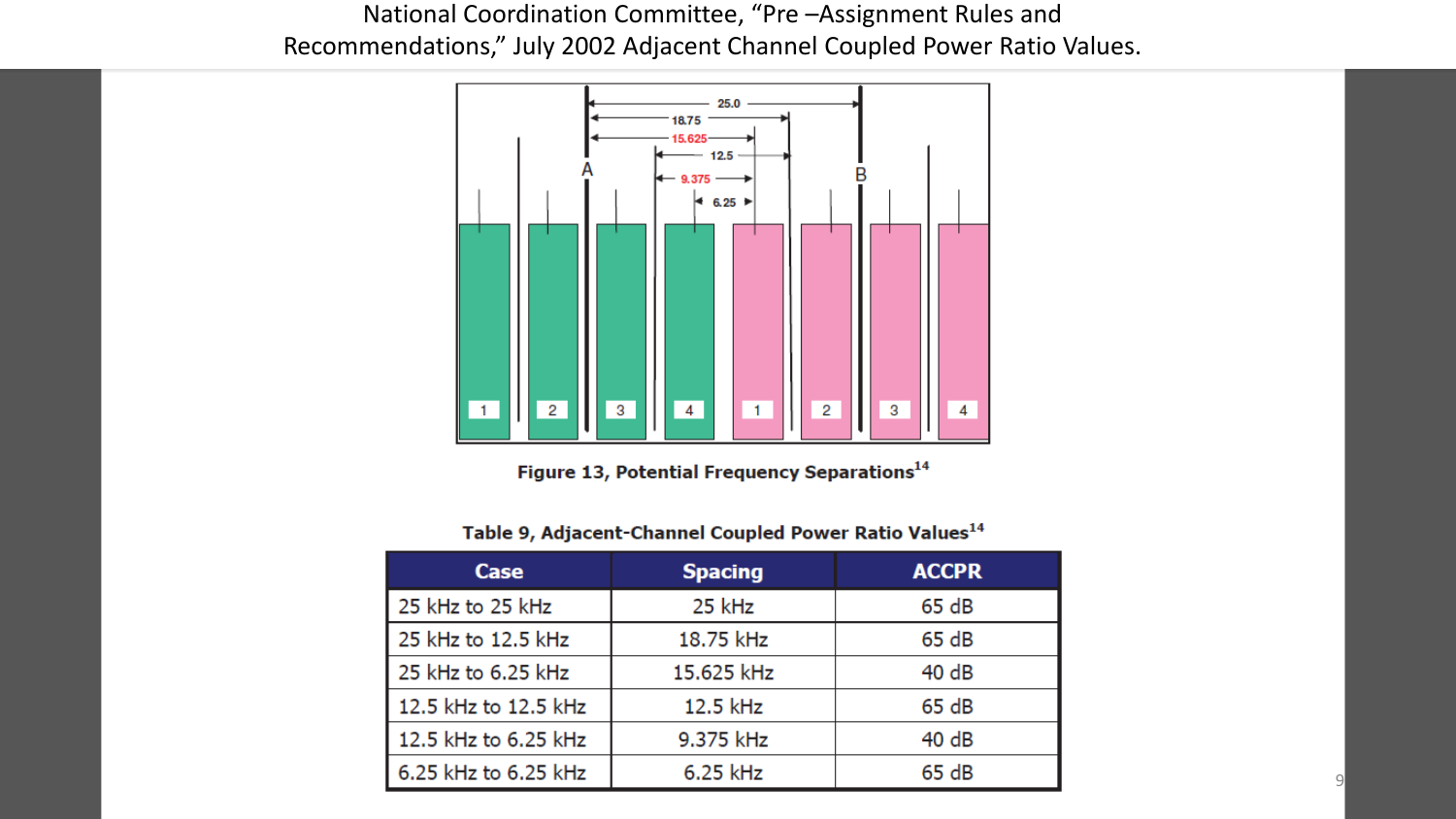#### **Calibration Site**

- Each region to develop a "Calibration site" or multiple "Calibration Sites" depending on varying terrain
- Calibration site parameters to be identified along with coverage prediction showing distances
- Region to provide all parameters, omni antenna, heights, erp etc….
- Prediction levels: (service level/interference levels)
- Applicants as part of their submission must complete a calibration propagation showing general agreement to the Region's plot in the plan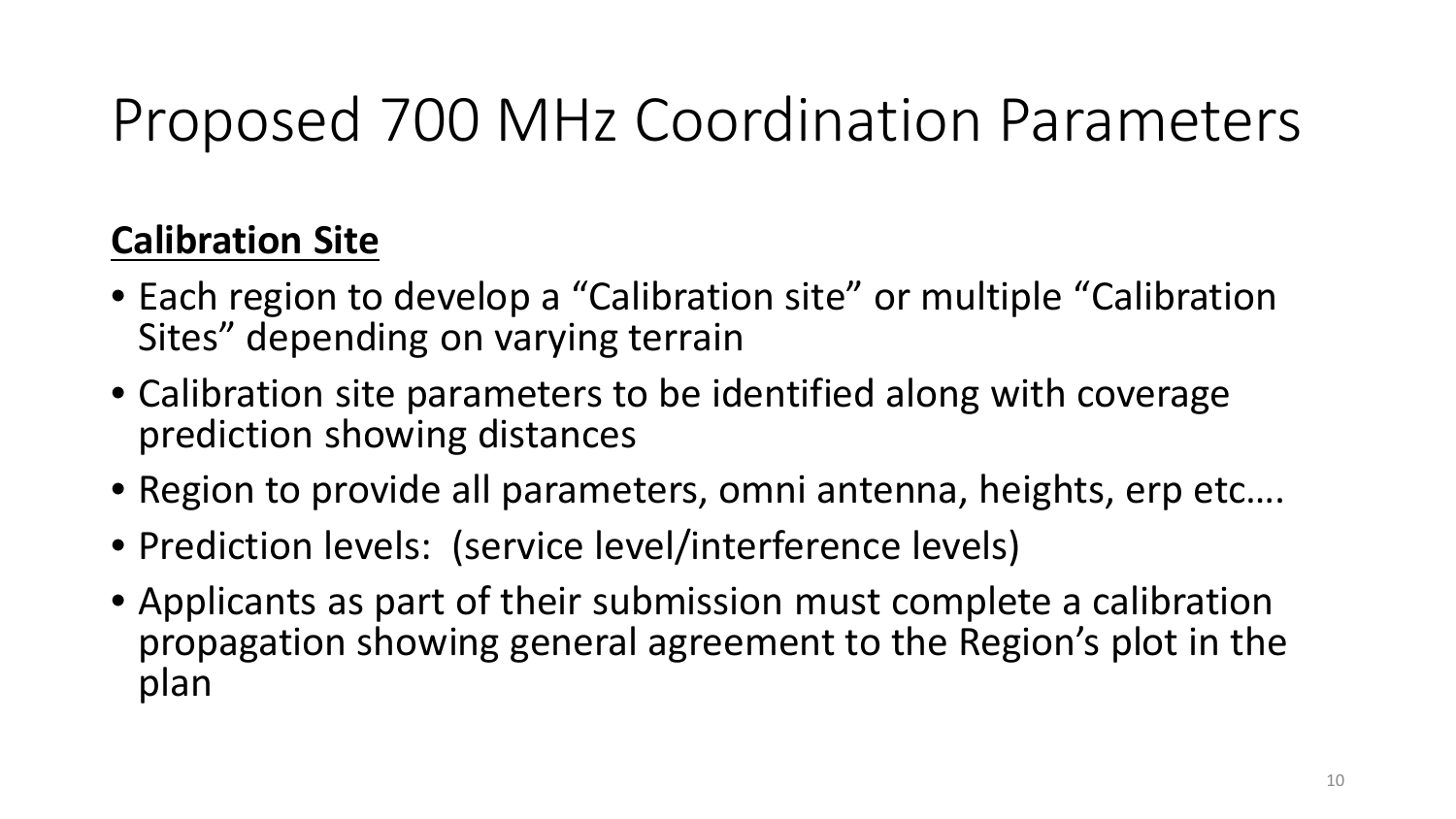#### **SAMPLE CALIBRATION PLOT with Present RPC8 values**



11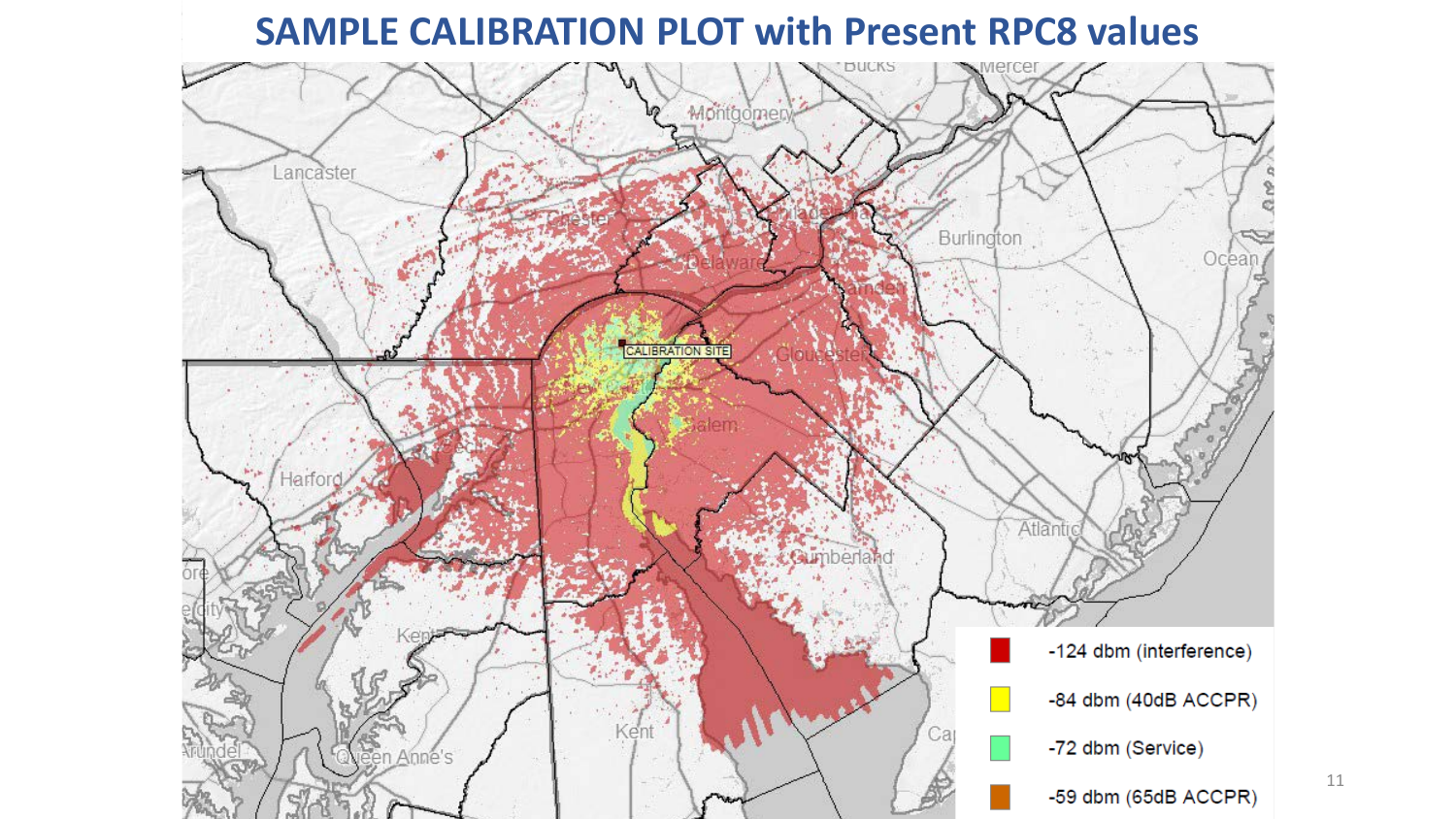### 800 MHZ NPSPAC

Regional parameters generally consistent

- Propagation model mostly Okumura-HATA-Davidson
- Standard levels generally for Co to Co channel or Adjacent channels
- Prediction tool variances present among RF software tools
- Most regions not having a defined calibration site
- Differences in modulation/RF bandwidths generally NOT taken into effect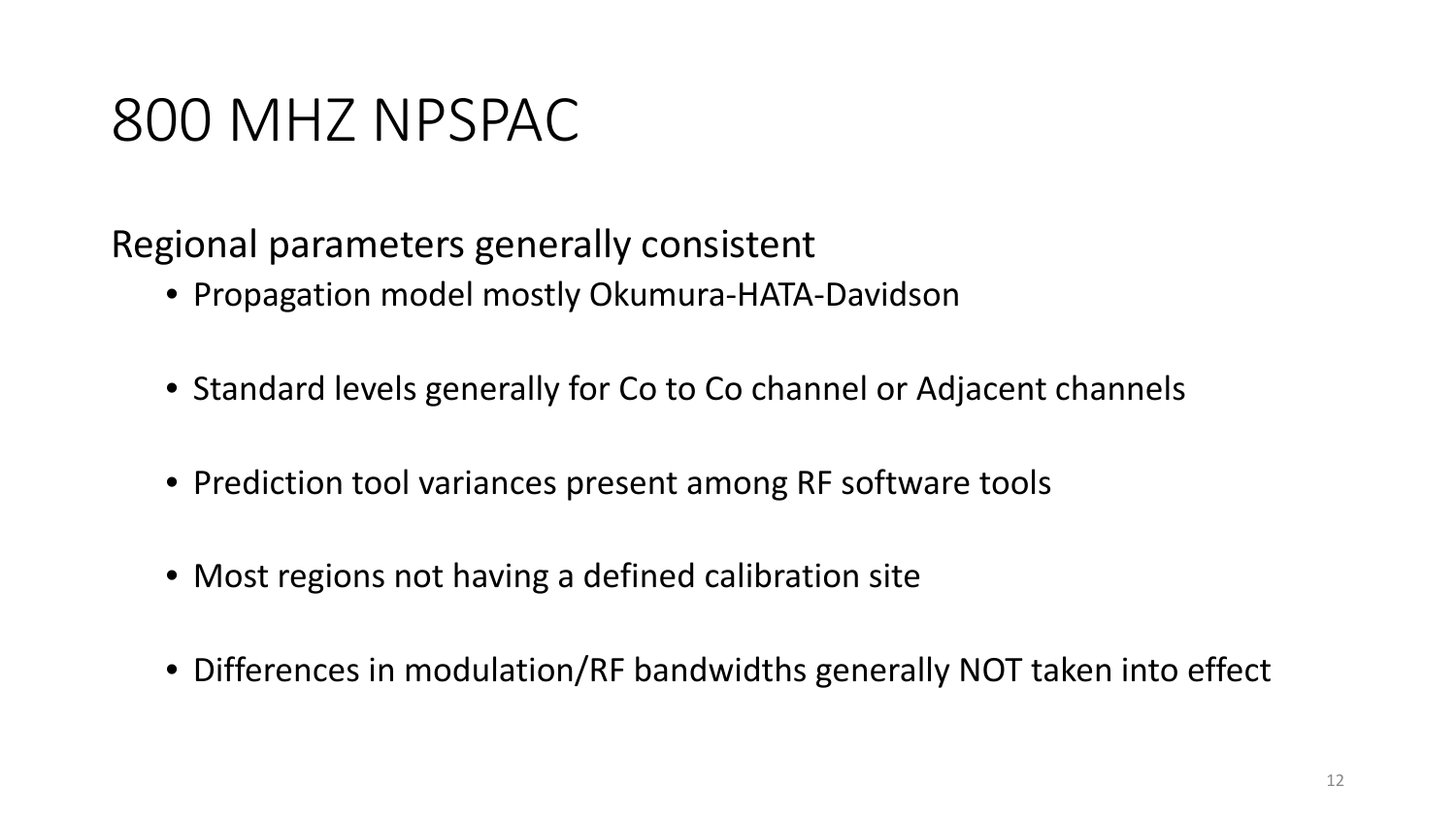#### **Foundations that are to be stressed**

\*\*Systems licensable using 6.25Khz, 12.5 Khz, and 25 Khz channel widths

\*\*Maximum emission bandwidth shall be that equivalent to 4 Khz deviation, e.g. 16K0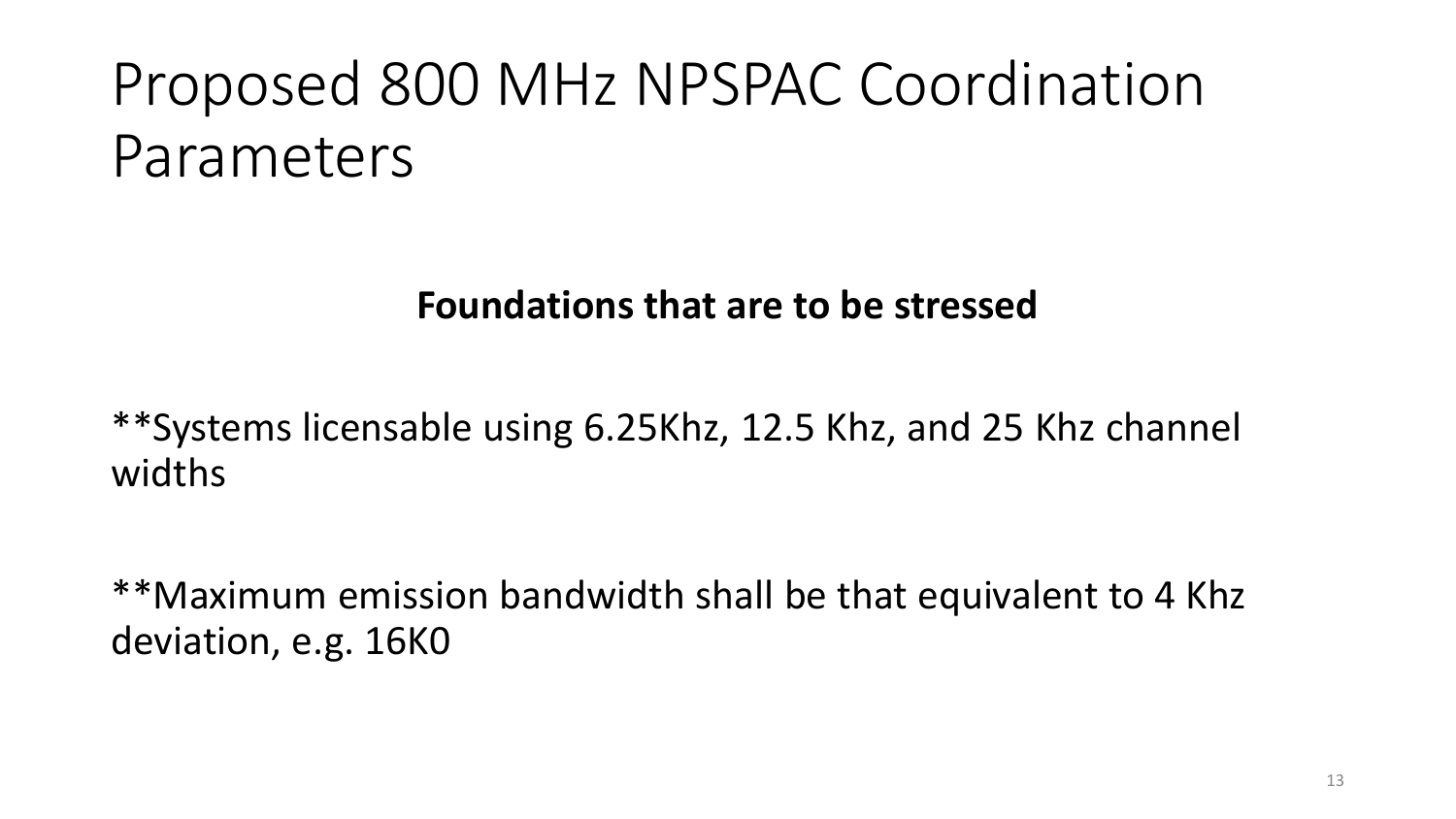#### **Primary Propagation Model**

- OKUMURA-HATA-DAVIDSON
- Rx antenna height : 1.5 meters AGL
- Calculation distance: 150km minimum
- Environment: Open
- Antenna pattern used shall be the proposed antenna plus any mechanical tilts.

#### **Alternate Propagation Model**

- Longley Rice 50/50/50
- Rx antenna height :1.5 meters AGL
- Calculation distance: 150km minimum
- Clutter Attenuation: Use TSB88C or latest
- Ground Type: Average
- Radio Climate: use appropriate<br>selection or Continental Temperate as a default
- Antenna pattern used shall be the proposed antenna plus any mechanical tilts.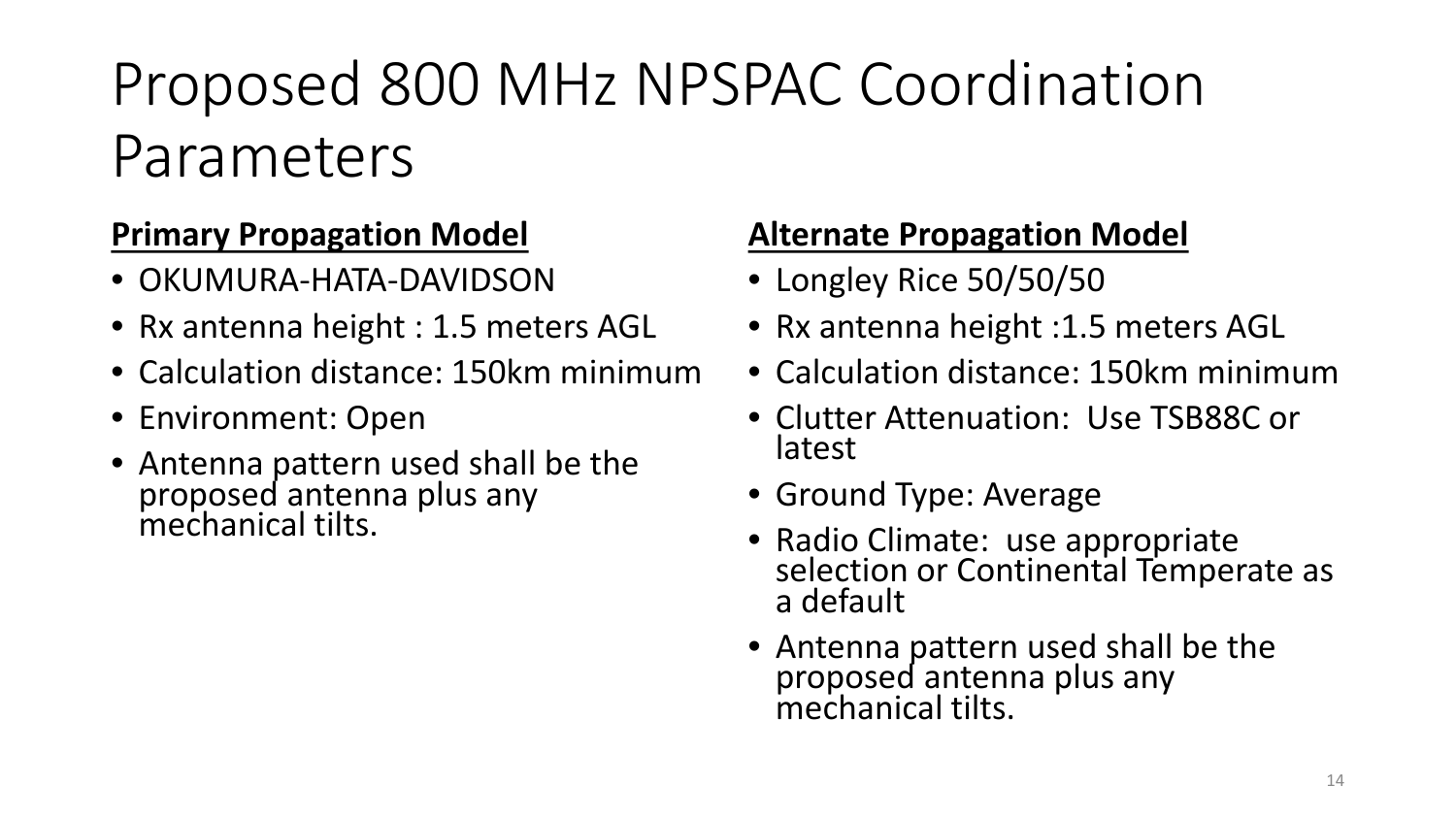### **Calibration Site**

- Each region to develop a "Calibration site" or multiple "Calibration Sites" depending on varying terrain
- Calibration site parameters to be identified in plan and in CAPRAD along with coverage prediction showing distances
- Region to provide all parameters, omni antenna, heights, erp etc….
- Prediction levels: (service level/interference levels)
- Applicants as part of their submission must complete a calibration propagation showing general agreement to the Region's plot in the plan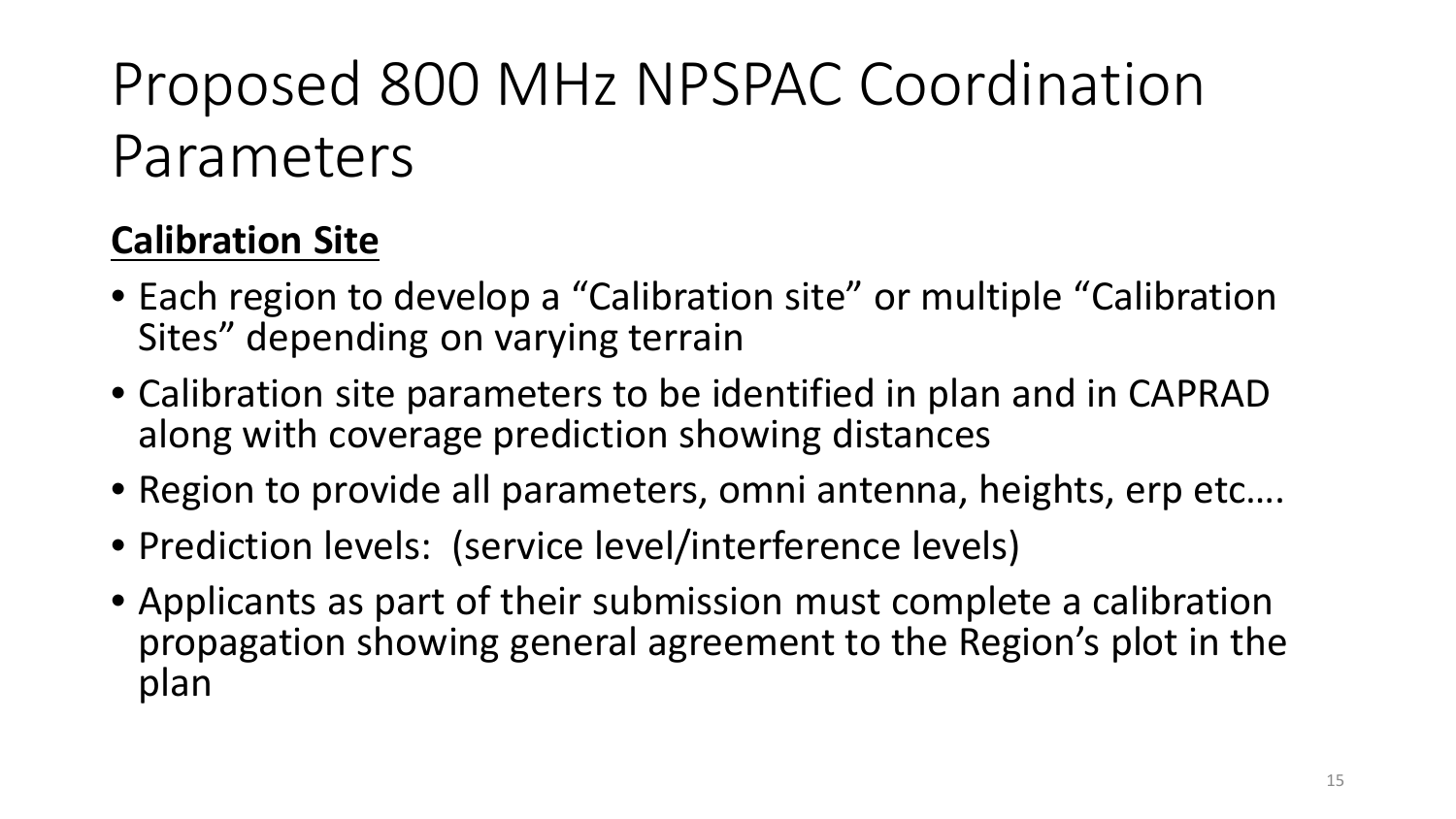#### **Coverage Prediction**

• Service Coverage Level: 40 dBu / -94 dBm

#### **Demonstration of Responsible RF**

• 80 % of the 52dBu / -82 dBm is within the defined service area + 8km buffer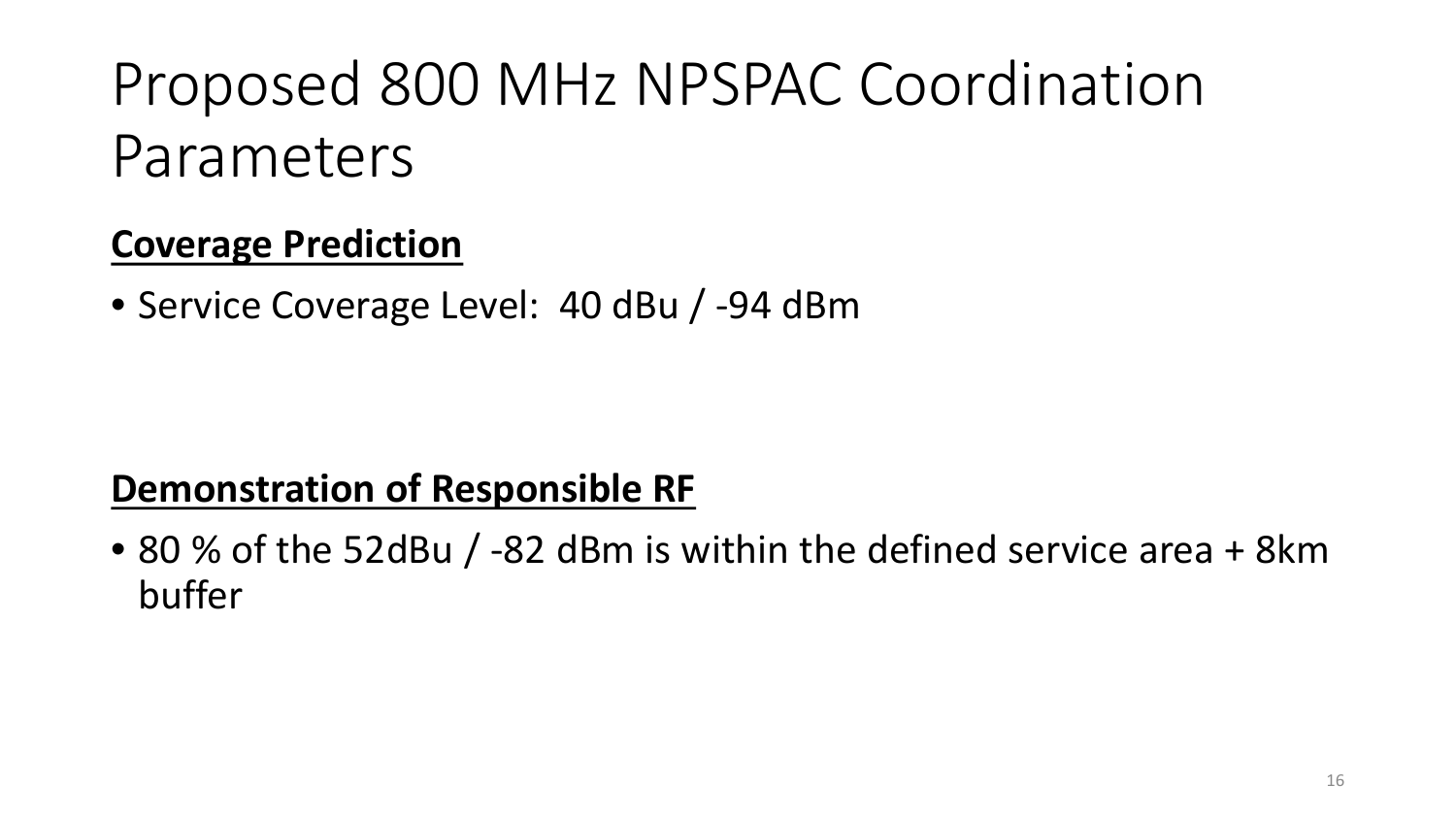### **Interference Levels**

Baseline co-channel level: 15 dBu / -119 dBm

Adjacent Channel Cases:

- 1. 12.5 Khz proposed against adjacent 12.5 Khz adjacent users
	- 40dBu /-94dBm shall not overlap adjacent incumbents' 40 dBu/-94 dBm
- 2. 25 Khz proposed against adjacent users regardless of adjacent user channel widths
	- 25 dBu / -109 dBm shall not overlap adjacent incumbents' 40 dBu/-94 dBm